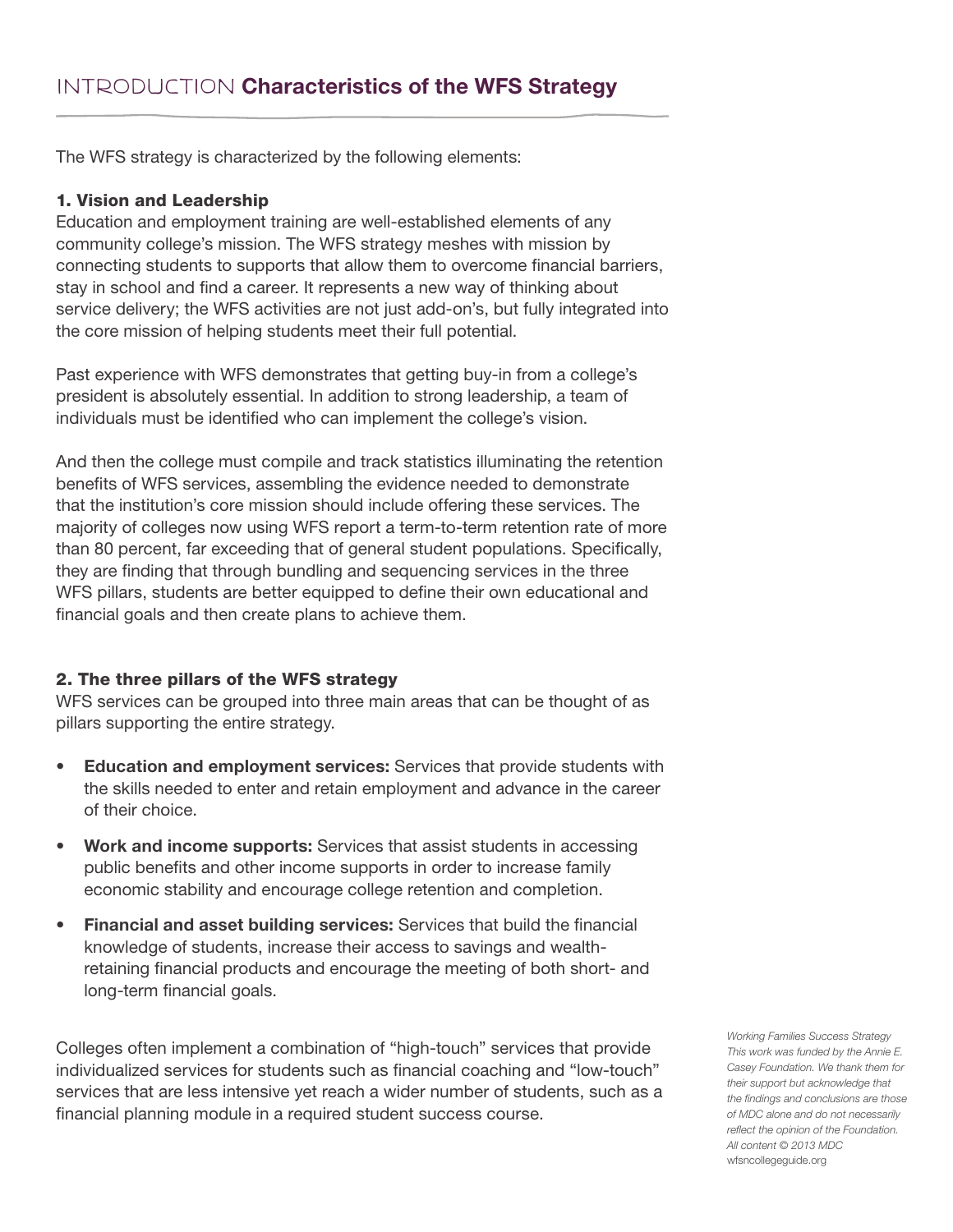## 3. Integrated Services

It is critical the three pillars are not thought of as separate activities, but rather as components of bundled delivery. Bundling refers to providing students and their families with access to all three core WFS services in an integrated way. Bundling services, rather than offering stand-alone services, allows more students to achieve their educational and economic goals. One study found that 61 percent of students at Central New Mexico Community College (CNM) who received bundled WFS services were successful in accomplishing their shortterm financial goals, such as receiving a scholarship or staying in school. Only 16 percent of students who received just one of the three pillars of WFS services managed to achieve a similar outcome.

Identifying the students who are most in need of bundled services, and figuring out which services they will need, is a crucial aspect of implementing the WFS strategy at a college. Providing students with the right mix of services at the right intensity—often thought of as high- or low-touch services—is the best way to ensure students achieve their goals.

## 4. Coaching

Bundling is not as effective without one-on-one attention to help students navigate the process. Financial coaching is described in detail later in this guide, but it is not the only type of coaching colleges can provide. Some colleges offer student success coaches who work individually with students on a range of issues related to completion, while others focus more directly on connecting students to career opportunities. The actual form of intervention is less important than the notion of a student's needs being addressed individually through close interaction with college staff.

### 5. Building Partnerships

As shown later in the guide, developing partnerships with organizations that can offer services is central to the strategy of many WFS colleges. Identifying who might provide services and any turf issues that might arise should be done at the beginning of planning. Community colleges do not need to offer services that can be effectively delivered by a community partner. Some colleges develop partnerships with local financial institutions to offer products such as Individual Development Accounts (IDAs) that allow students to build assets to reach their educational goals. Other institutions have developed alliances with local workforce agencies to better understand labor market demand and help students find meaningful careers in growing fields.

## 6. Moving to scale

While a college may want to reach every student from the start with WFS, it takes some time to effectively expand the WFS strategy. Planning for the strategy's sustainability and its eventual growth should happen at the very beginning of WFS implementation. Many colleges that implement the WFS strategy focus on particular cohorts of students before expanding to a larger community.

The concept of scaling is really about effective and continuous improvement. The ways in which WFS services are offered and refined is continually evolving; there must be systems in place for a college to learn from mistakes as well as successes.